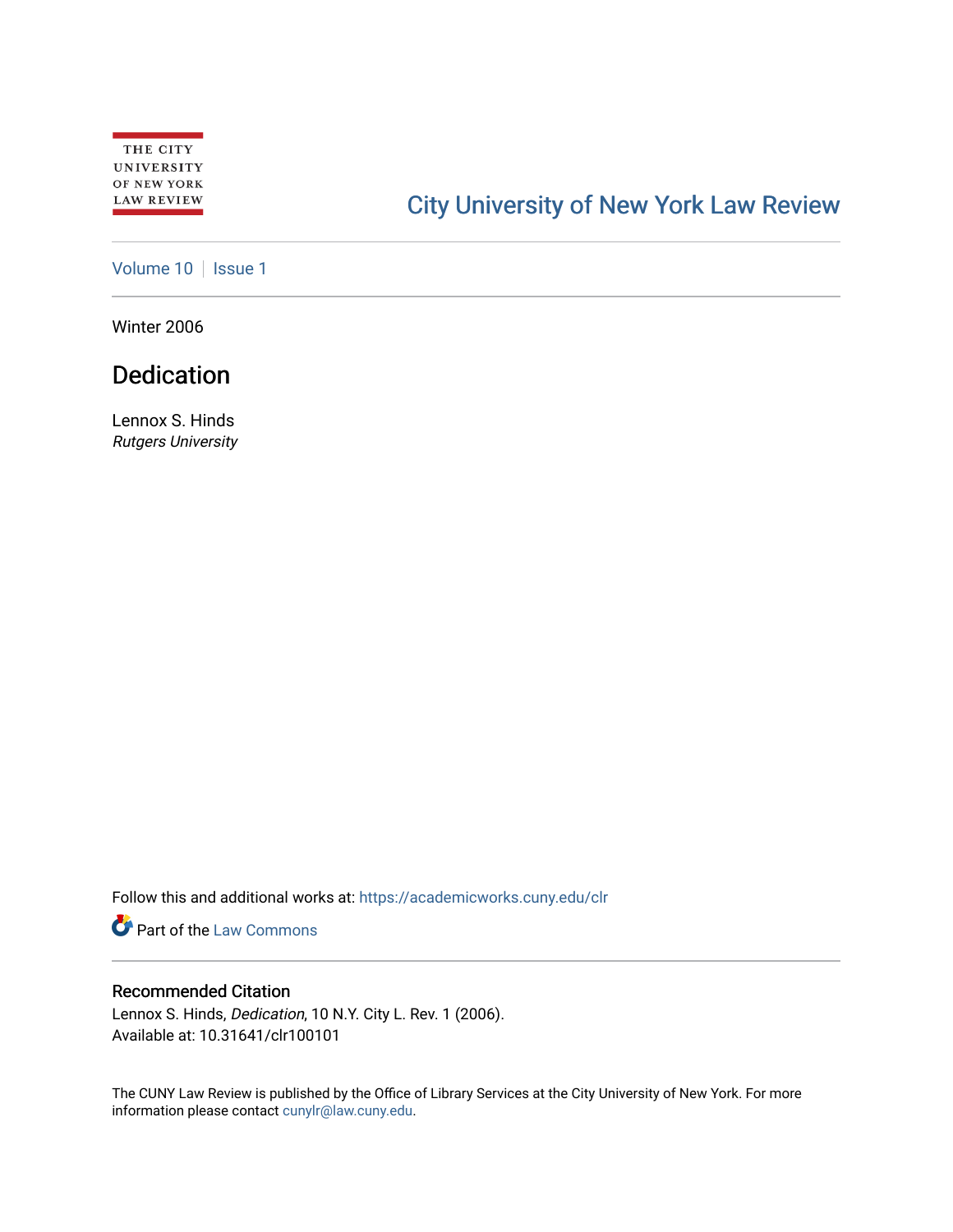### **DEDICATION**

#### *Lennox S. Hinds\**

When **I** returned from Cape Town, South Africa in April 1996 after participation in the Fiftieth Anniversary Congress of the International Association of Democratic Lawyers **(IADL),'** I was both profoundly saddened and enormously hopeful. The Congress' program had been enriched **by** presentations **by** lawyers and jurists from over thirty-nine countries in addition to South Africa on the theme: "Challenges for Law and Lawyers in the Next Millennium: Democracy in Domestic and International Law." Although **I** grieved for my lost comrades Haywood Burns, Shanara Gilbert, and Felicia Roberts, **I** was heartened **by** the imagination, energy, and creativity demonstrated **by** Congress participants.

The new South Africa was chosen as the venue for this Congress, the fourteenth since the Association's establishment in Paris in 1946; it was the first in Sub-Saharan Africa. The new South **Af**rica, committed to a non-racial and non-sexist society, was chosen not only to pay homage to the second year of democratic government, but also to affirm IADL's commitment, as an international bar association, to enter the next millennium avoiding eurocentricism and first-world dominance.

Among those attending the Congress at my urging and invitation was my long-time colleague and friend, Haywood Burns: former Dean of the City University of New York School of Law, first National Director of The National Conference of Black Lawyers, tireless advocate, pioneering legal educator, and consummate law-

**<sup>\*</sup>** Professor, Rutgers University.

**<sup>I</sup>**Founded on October 24, 1946 in Paris at an international gathering of lawyers who had fought and survived the war against fascism and had participated in the Nuremberg trials, the **IADL** is committed to the principle of equality among peoples; the rights of all peoples to self-determination; the elimination of imperialism and colonialism; and the peaceful settlement of international disputes. It was organized to promote the exchange of ideas and skills among lawyers and jurists throughout the world who are dedicated to the principles of the United Nations Charter; the defense of peace; and the establishment of a democratic world order. The **IADL** is a nongovernmental organization **(NGO)** with consultative status to the United Nations' Economic and Social Council **(ECOSOC),** Educational, Scientific, and Cultural Organization **(UNESCO),** and Children's Fund **(UNICEF)** and is represented at the United Nations in New York, Vienna, and Geneva. It is a member of the Congress of Non-Governmental Organizations **(CONGO)** of the United Nations. See International **As**sociation of Democratic Lawyers: Profile, http://www.iadllaw.org/profile.htm (last visited Feb. **1, 2007).**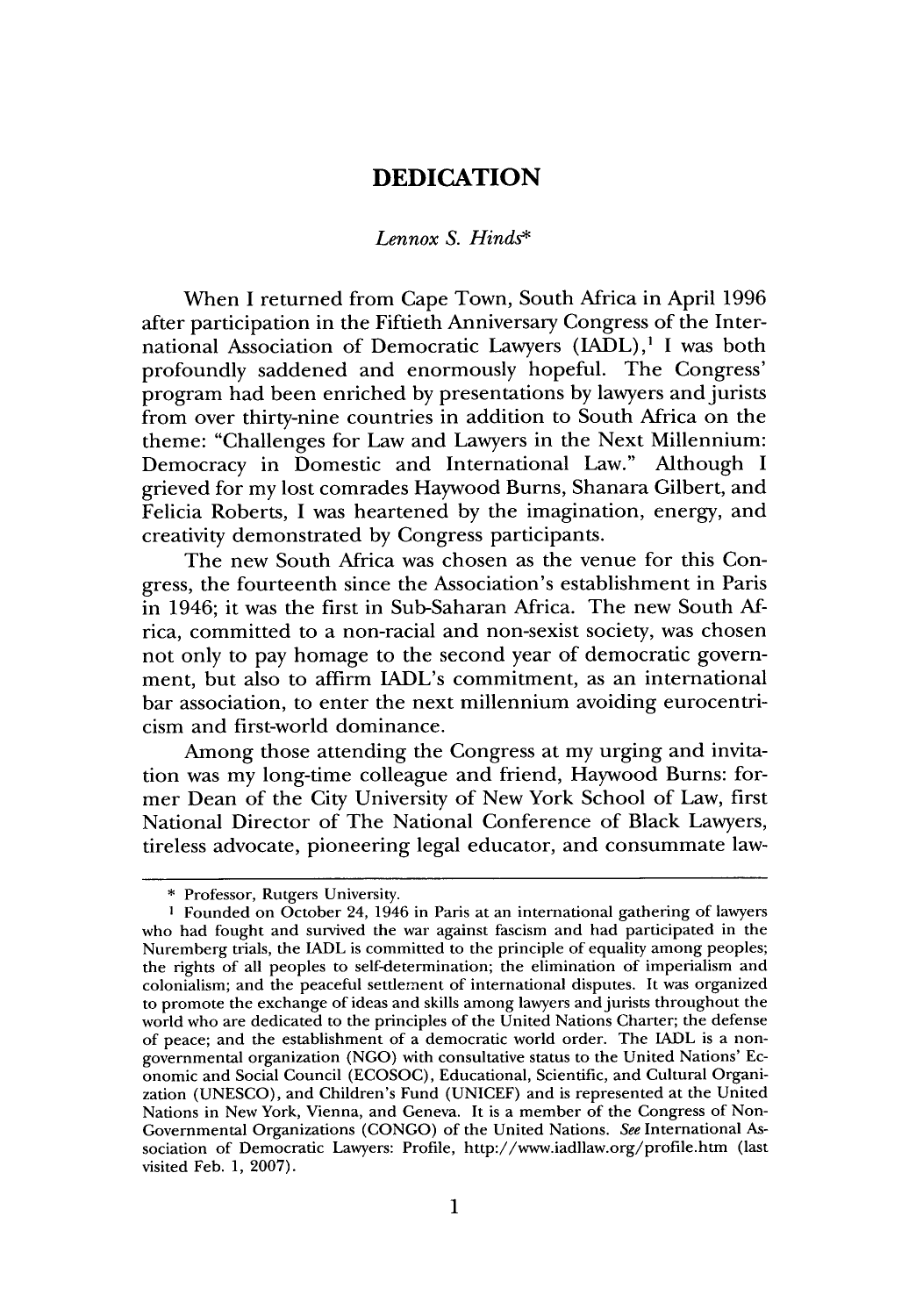yer, whose accomplishments in support of human rights in this country and throughout the world are legendary.

A few short hours after an inspiring address to the Congress by President and advocate extraordinaire Nelson Mandela on April 2, 1996,<sup>2</sup> my friend Haywood and two other lawyers and academicians-Professor M. Shanara Gilbert, a sister from the United States, and Felecia Roberts, recently returned from exile to her homeland in South Africa-were senselessly cut down in the prime of their creativity and productivity in a motor vehicle accident.

The IADL dedicated the Fourteenth Congress Report of the proceedings to the memories of these three beloved activists and, particularly, to my dear friend and comrade Haywood Burns. Not only were their lives as lawyers and citizens of the world committed to social, political, and economic change through the application of principles of law and justice, but also they existed as exemplary People's Advocates whose professional and personal gifts were always dedicated to the human rights of the world's citizens.

Haywood Burns, the founding National Director of the National Conference of Black Lawyers (NCBL) and one of the great Presidents of the National Lawyers Guild (NLG), brought a passion for justice, brilliant scholarship, and humanity to every task he undertook. Throughout his busy, productive life of public and private service, he remained-to the last-committed to social change and equity.

In addition to his active membership in both NCBL and NLG, Haywood served on the board of directors of every major U.S. legal organization committed to the securing of economic and social jus-

Nelson Mandela, President of South Africa, Address at the Fourteenth IADL Congress in Cape Town, South Africa (Apr. 2, 1996) (on file with the Author). President Mandela also spoke of the future, suggesting that:

<sup>2</sup> President Mandela reflected on South Africa's liberation struggle and the role of "progressive lawyers" throughout the world. Specifically, he observed that:

The ending of apartheid would not have been possible without the enormous support that our liberation struggle received from the role played by progressive lawyers throughout the world in highlighting the need for their governments to isolate the apartheid regime. They shall not be forgotten .... Our transition to a truly democratic framework of government is an achievement of immense historical significance and one of which we are most proud as a nation.

International efforts to condemn apartheid and uphold freedom mark only the start of the much more extended tasks of democratizing society; entrenching a living culture of human rights; and improving wellbeing. When freedom has given us the opportunity at last to address the basic requirements which ordinary people need to live, then that freedom will remain a promise and a reality.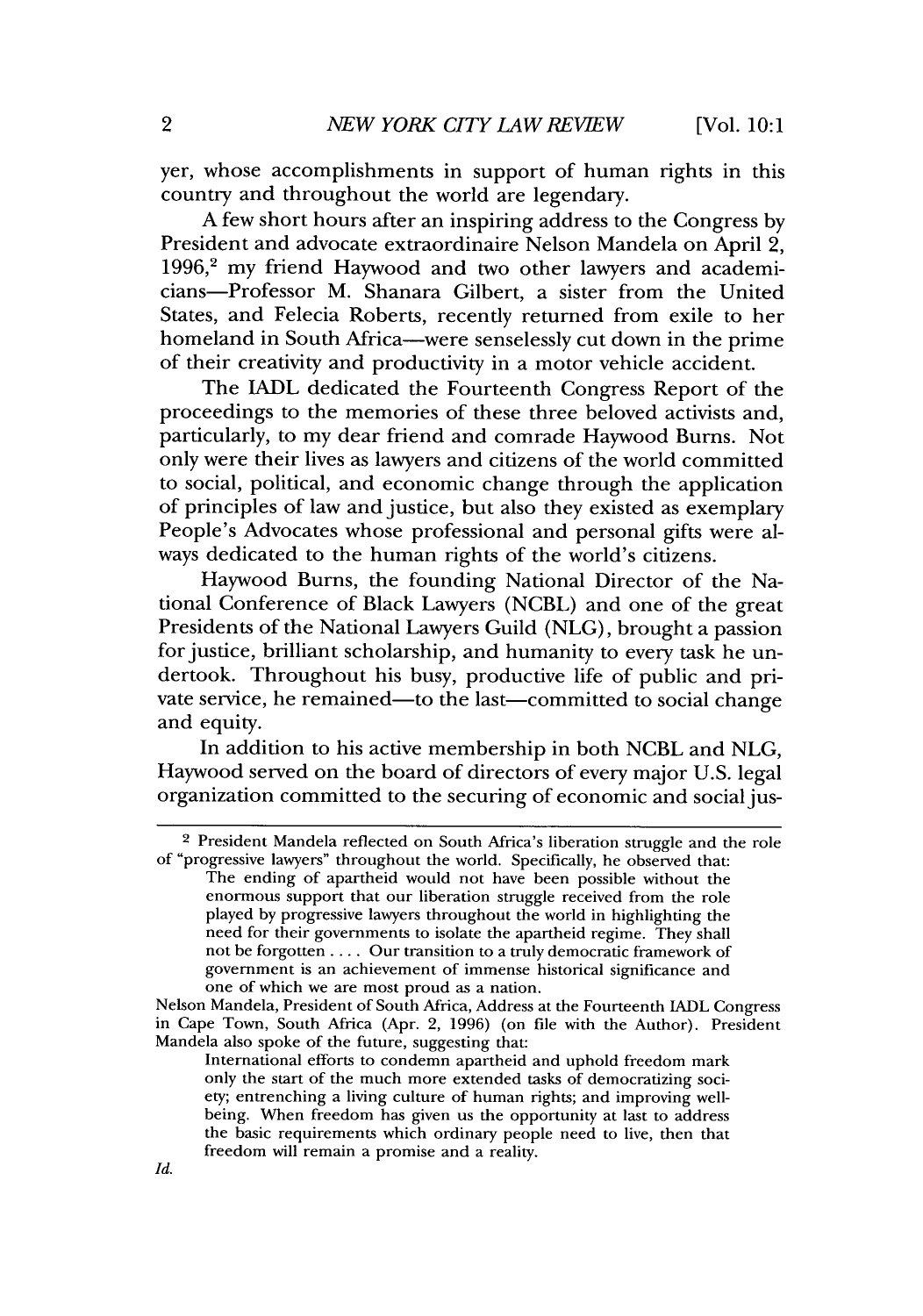tice: the Center for Constitutional Rights; National Emergency Civil Liberties Committee; the Puerto Rican Legal Defense and Education Fund; the Asian American Legal Defense and Education Fund; the Mexican American Legal Defense and Educational Fund, to name just a few of the activist legal organizations to which he gave his energies. Haywood, always conscious of the link between domestic and international human rights, had also worked with IADL for the past thirty years.

He was unflagging in his commitment to social change in the United States and throughout the world, frequently risking his personal safety and certainly his economic fortunes. His ferocious passion for justice infused all his work as a teacher, as a lawyer, and as an advocate, and he refused to shirk any unpopular position if it advanced justice. Haywood brought these experiences to the deliberations at the Congress before his tragic end.

I will always remember him smiling in the sun, rejoicing in his hard-won and secure place on the South African soil as he listened to the new generation of activist lawyers speak about their visions for a more just and equitable world and the roles that lawyers like us could assume.

Haywood served as a mentor to many young lawyers and law students and imbued many others with sparks of activism, a burning in their bellies to see justice done, and a concern that human rights inform every public and private statement they made. These are the values for which Haywood fought without fear or compromise throughout his eventful and enormously productive life. His legacy is like the legendary dragon's teeth, which when sowed in the soil yield an army of disciples who march together on that hard but rewarding road to change. He was an inspiration to those who knew him and to those who benefited from his struggles.

Professor M. Shanara Gilbert, who died with Haywood in that tragic accident, was a young woman rejoicing in her accomplishments, which were bearing new fruits. She held an associate professorship at the City University of New York School of Law. She was the Director of the Defender Clinic, a criminal defense clinical education program for third-year law students, and was well-published on critical issues of law and policy.3

In November 1991, Professor Gilbert coordinated a workshop

<sup>&</sup>lt;sup>3</sup> *See, e.g., M. Shanara Gilbert, Racism and Retrenchment in Capital Sentencing: Judicial and Congressional Haste Toward the Ultimate Injustice,* 18 N.Y.U. REv. L. & Soc. CHANGE 51 (1990-91); M. Shanara Gilbert, *An Ounce of Prevention: A Constitutional Prescription for Choice of Venue in Racially Sensitive Criminal Cases,* 67 TUL. L. REV. 1855 (1993).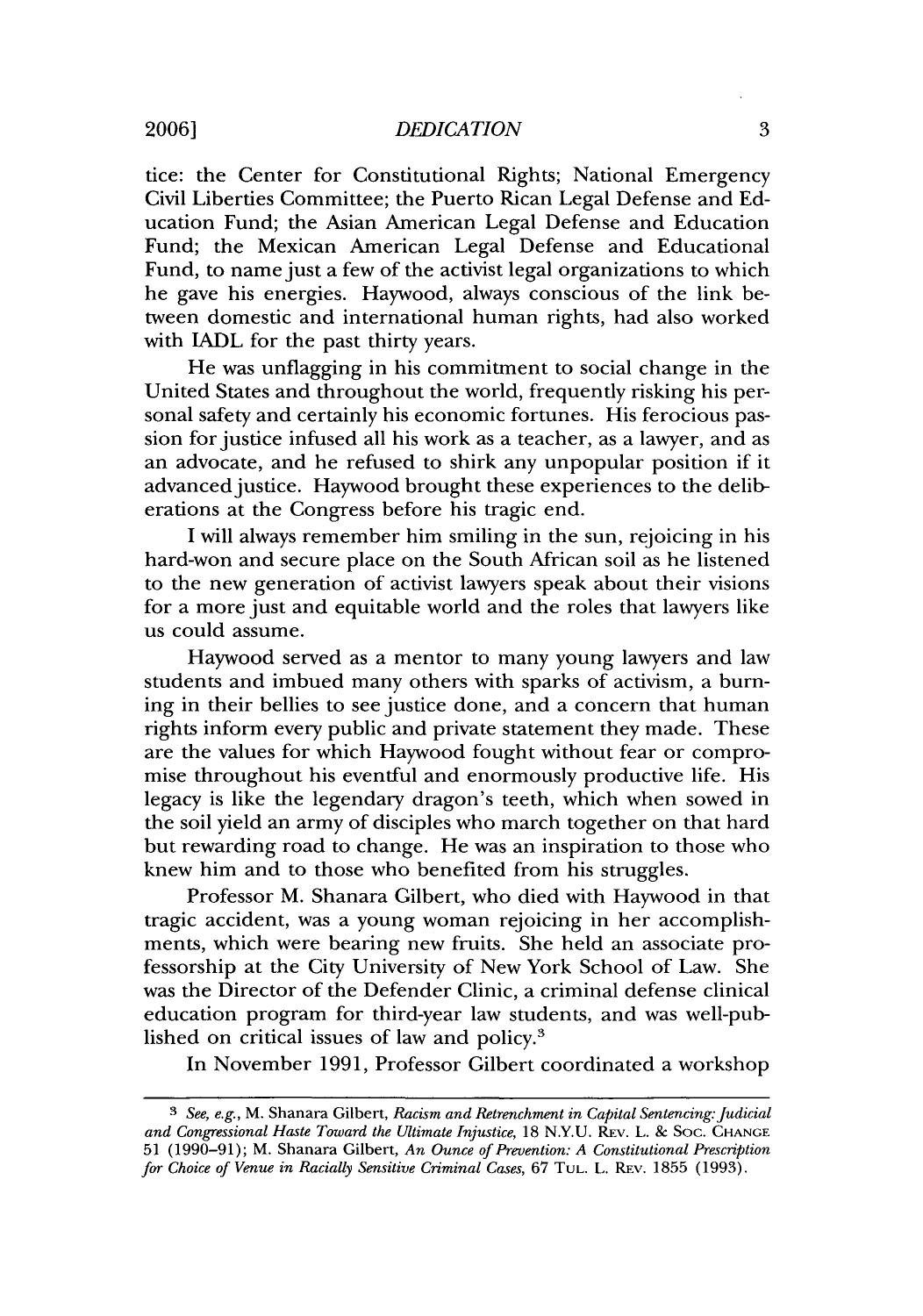for a national conference in New York featuring presentations by South African and American judges and academics on legal issues presented by the democratization of the legal system in South Africa. In August 1993, she served as a consultant to the Ford Foundation's Namibia office, for which she conducted an assessment of the needs of law clinics and clinical education programs in seven South African law schools. At her untimely death, she was writing a law review article on the nature of legal education in South Africa and the role of clinical education in expanding access to the bar for black South African students.

Her final years were spent in equal measure on the building of democratic legal institutions in South Africa and in challenging, in her words, "[t]he objectification of people of color and the poor (in the United States) as unwelcome, perpetual parasites on a nation bound up in the privilege of race and class status" who were suffering harms "in the name of shrinking government and **...** private profit."4

Just hours before her untimely death, she presented a paper to the IADL Commission on the Administration of Justice, concluding with what could be the rallying cry for all who support law in support of justice in every country in which they struggle:

There is no time to lose while the nation's poor suffer the blows of callous, cruel application of laws and policies that violate basic human rights. The progressive legal community in United States strains under the political whims of the so-called "Republican revolution" to find what endures of the principles of the nation's Constitution and our own creativity to challenge the effect of the political tide. Meanwhile, we observe that here in South Africa, where freedom was finally, after so many long years of struggle and suffering, wrenched from the evil vise of apartheid, a conscientious and deliberate approach to the provision of counsel for the poor has emerged in response to the long-reigning illegitimacy and unavailability of the legal system to the masses of people. The United States has much to learn from the efforts of South Africans as they go through the process of accommodating the practical concerns of availability of lawyers and the tremendous legal needs of a large population. More so, the Unites States can learn from South Africa about human rights and its actual relationship to humanity; about making real for its people the words of an enduring Constitu-

<sup>4</sup> M. Shanara Gilbert, Address to the Commission on the Administration of Justice: Equal Justice or Substantial Justice? The Crisis in the Provision of Criminal Defense for the Indigent Accused in the United States (Apr. 2, 1996) (on file with the Author).